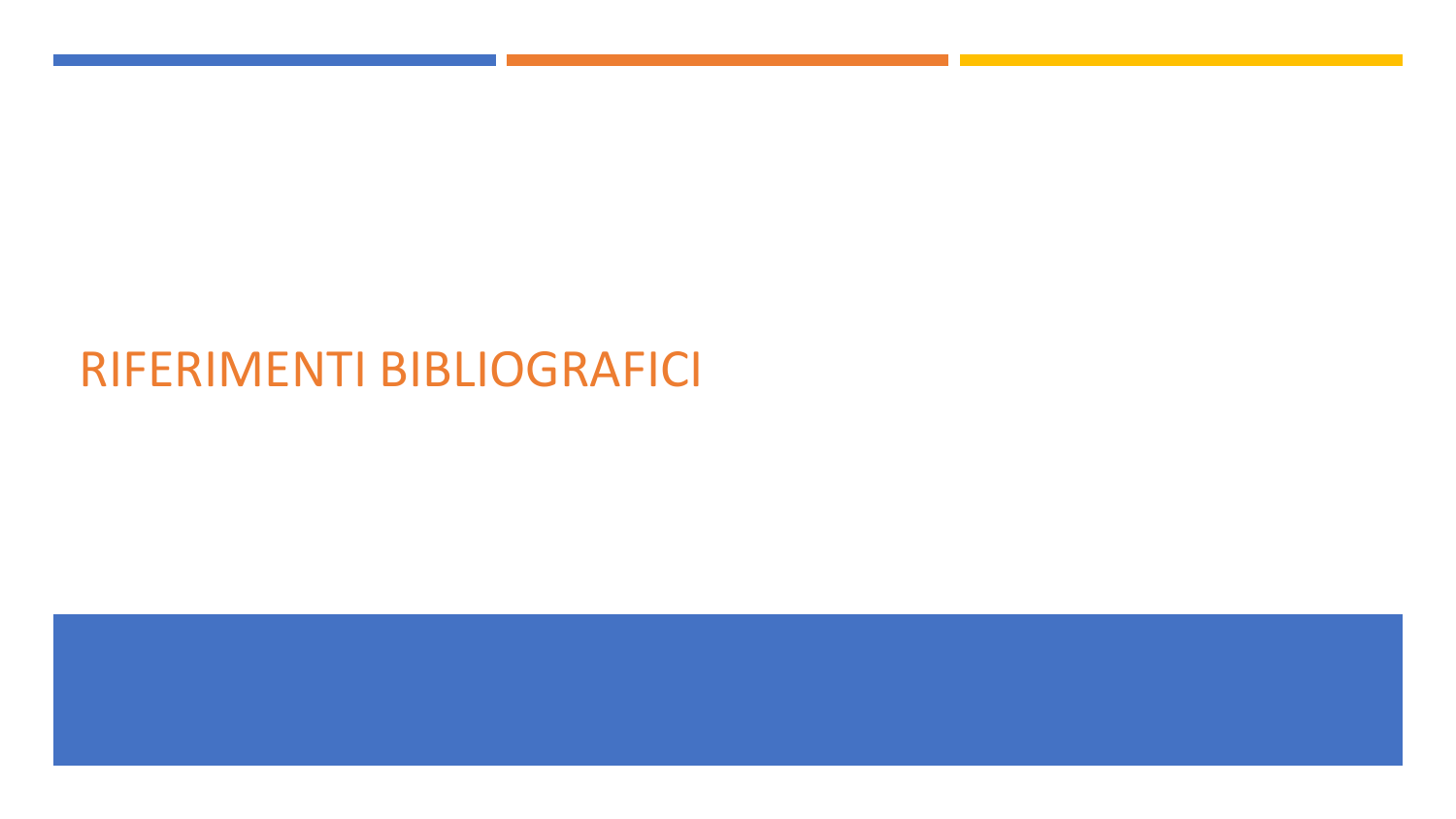- Albarello, F., Crocetti, E., & Rubini, M. (2020). Prejudice and inclusiveness in adolescence: The role of multiple categorization and social dominance orientation. *Child Development, 91*, 1183- 1202.
- Albarello, F., Crocetti, E., & Rubini, M. (2021). Developing identification with humanity and social well-being through social identification with peer groups in adolescence. *Journal of Youth and Adolescence, 50*, 1157-1172.
- Albarello, F., Crocetti, E., & Rubini, M. (2018). I and us: A longitudinal study on the interplay of personal and social identity in adolescence. Journal of Youth and Adolescence, 47, 689-702.
- Campbell, J. D., Trapnell, P. D., Heine, S. J., Katz, I. M., Lavallee, L. F., & Lehman, D. R. (1996). Self-concept clarity: Measurement, personality correlates, and cultural boundaries. *Journal of Personality and Social Psychology*, *70*(1), 141–156.
- Crocetti, E., Cherubini, E., Palmonari, A. (2011). Percezione di sostegno sociale e stili di identità in adolescenza. *Psicologia Clinica dello Sviluppo, 15* (2), 353-377.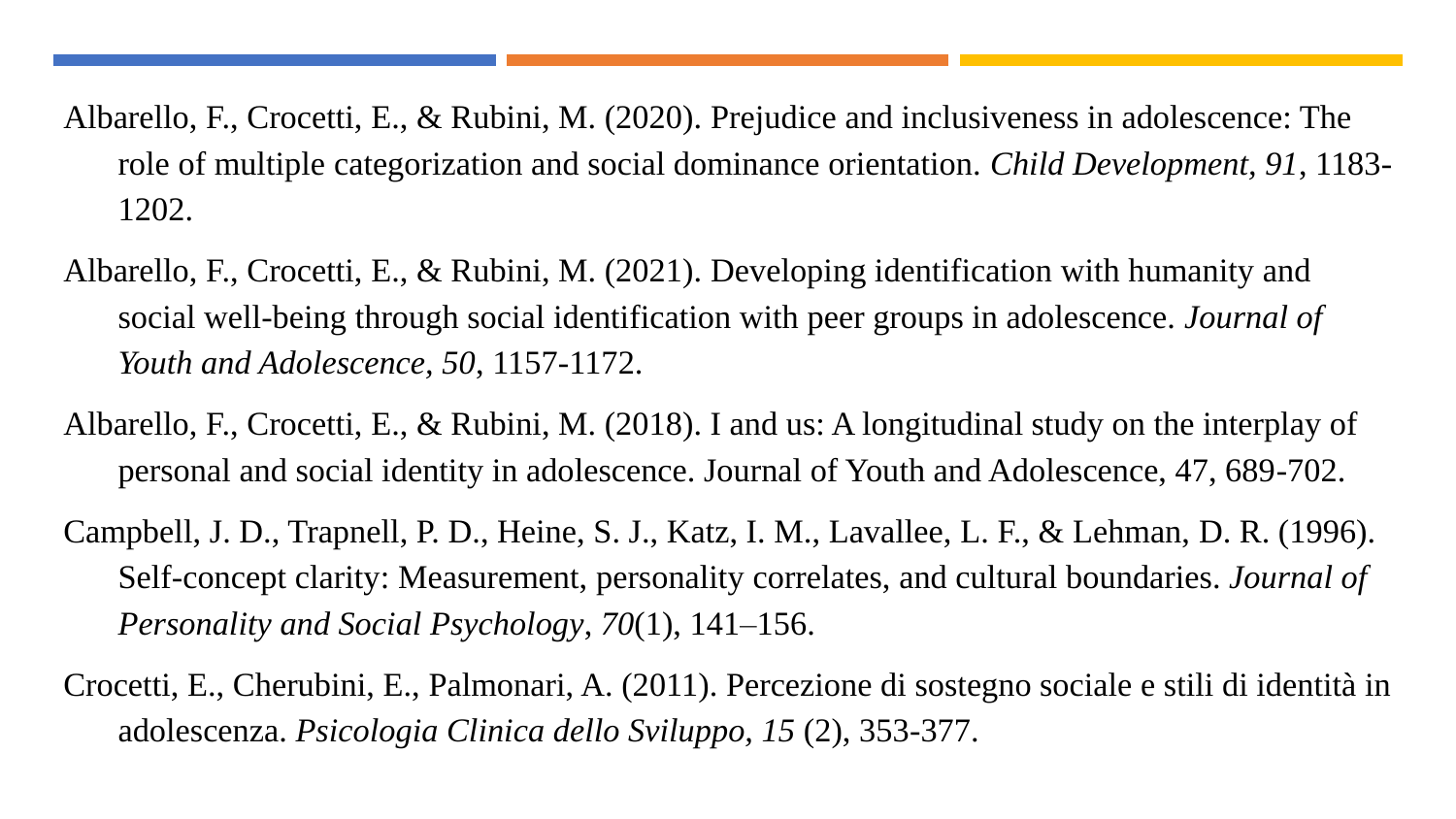- Crocetti, E., Rubini, M., Branje, S., Koot, H. M., & Meeus, W. (2016). Self-concept clarity in adolescents and parents: A six-wave longitudinal and multi-informant study on development and intergenerational transmission. *Journal of Personality, 84*(5), 580-593.
- Crocetti, E., Branje, S., Rubini, M., Koot, H.M. and Meeus, W. (2017). Identity Processes and Parent–Child and Sibling Relationships in Adolescence: A Five-Wave Multi-Informant Longitudinal Study. *Child Development*, *88,* 210-228.
- Karataş, S., Crocetti, E., Schwartz, S.J., & Rubini, M. (2021). Psychological and social adjustment in refugee adolescents: The role of parents' and adolescents' friendships. *New Directions for Child and Adolescent Development, 2021*(176), 123-139.
- Palmonari, A., Crocetti, E. (2011). Identità e concetto di sé. In A. Palmonari (a cura di), *Psicologia dell'adolescenza* (pp. 67-90)*.* Bologna: il Mulino.

Rosenberg, M. (1965). Society and the adolescent self-image. Princeton,NJ: University Press.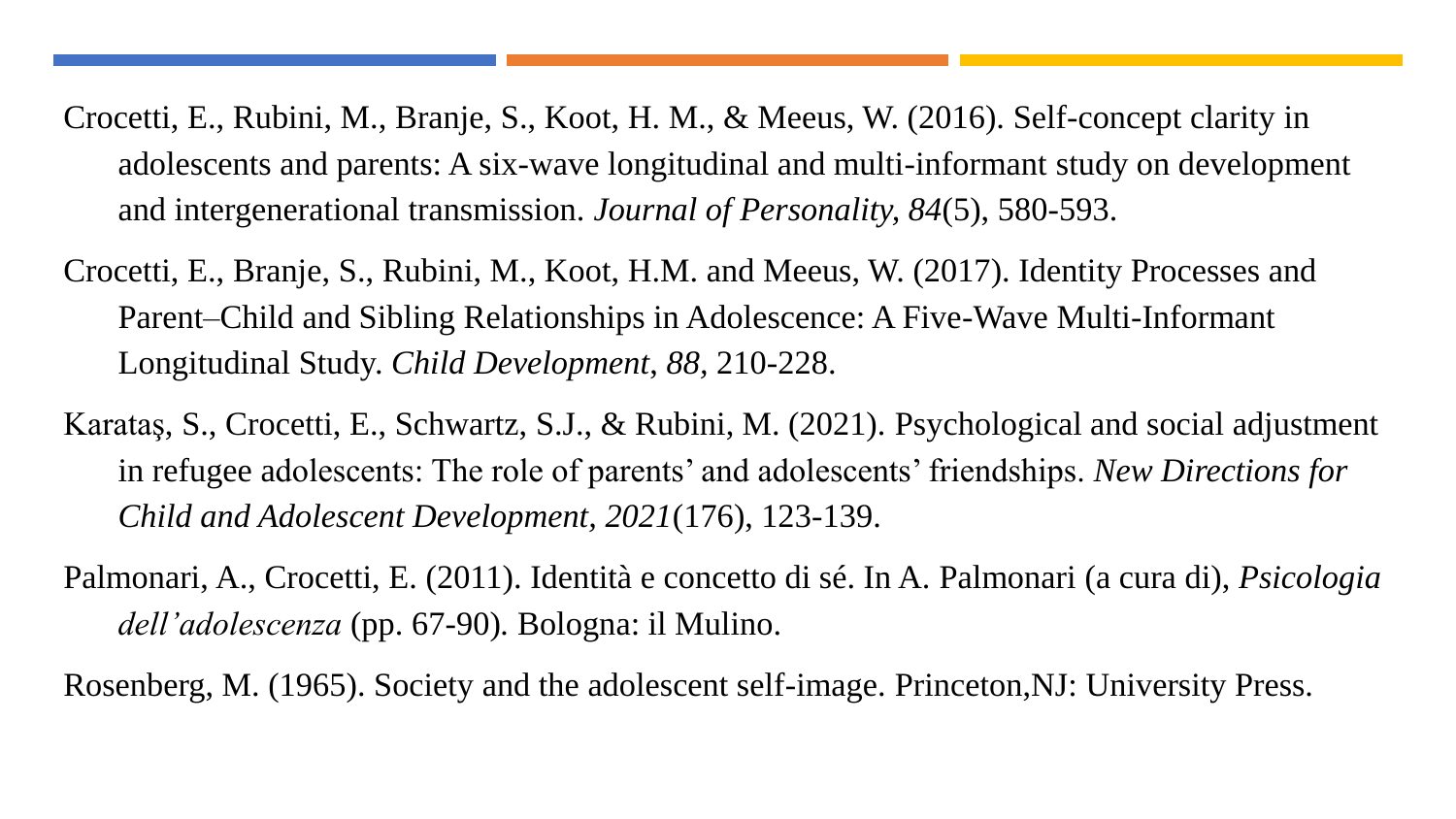## PROGETTO **IDENTITIES**

## IDENEISIES



**European Research Council** Established by the European Commission

erc

ALMA MATER STUDIORUM UNIVERSITÀ DI BOLOGNA DIPARTIMENTO DI PSICOLOGIA "RENZO CANESTRARI"